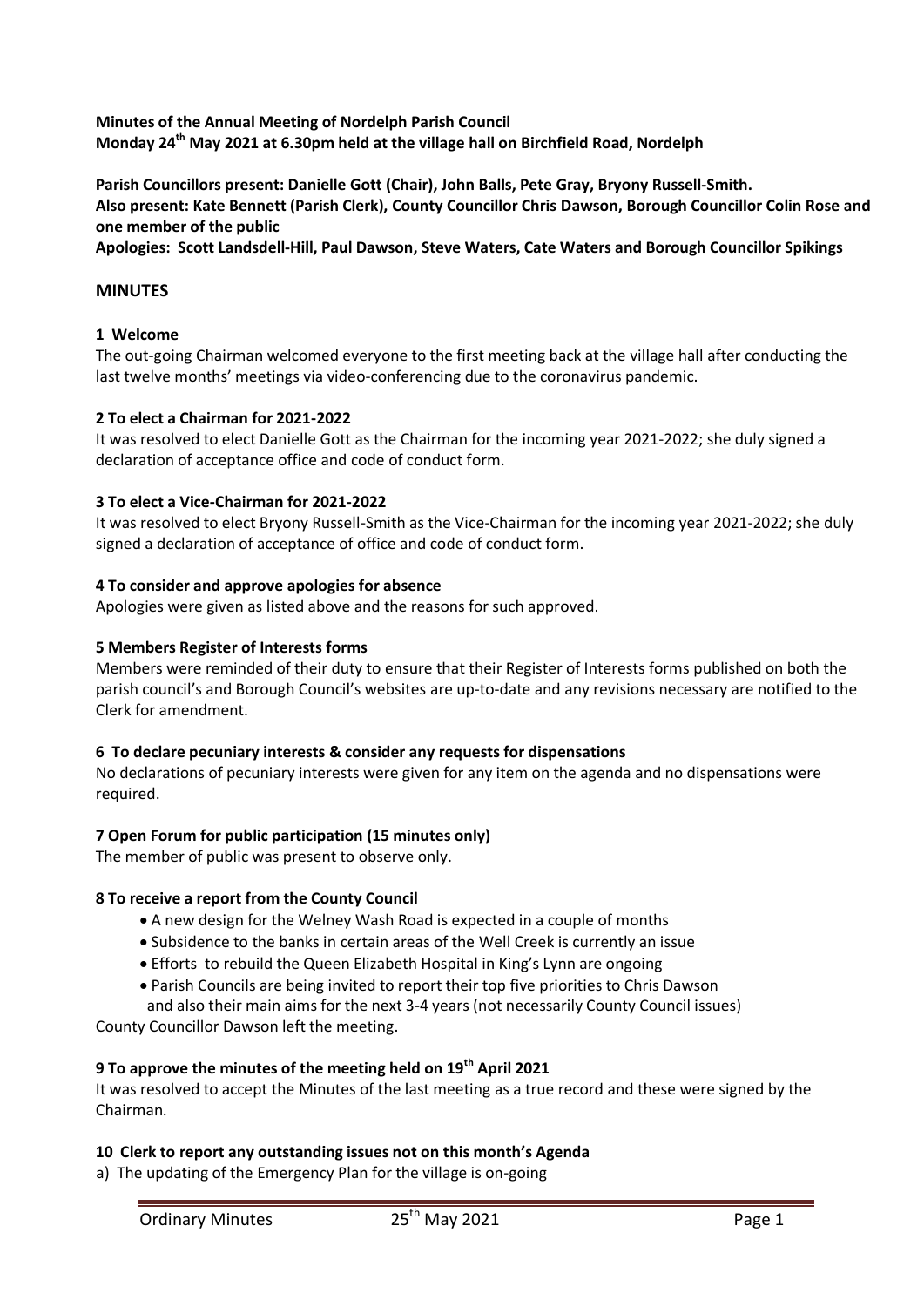- b) The fencing repairs to the rear of the village hall are on-going; awaiting delivery of materials to complete.
- c) A response is awaited from the Borough Council's Enforcement Department regarding the siting of two mobile home units at a commercial property along Silt Road.
- d) Clerk to report the siting of a mobile home unit at a property at Birchfield Road.

# **11 Parish Matters**

a) It was resolved to approve expenditure of £200.00 to replace the picnic bench at the Staithe.

## **12 End of Year Accounts for 2020-2021**

- a) The Chairman signed the Certificate of Exemption (Part 2) of the Annual Governance and Accountability Return.
- b) A summary of receipts and payments for the year ended  $31<sup>st</sup>$  March 2021 had been previously circulated and it was resolved to approve the accounts for the financial year 2020-2021 as prepared by the Clerk.
- c) Section 1 of the Annual Governance and Accountability Return 2020-2021 was considered, completed and then signed by the Chairman.
- d) Section 2 of the Annual Governance and Accountability Return 2020-2021 was approved and signed by the Chairman.

## **13 Council Governance**

- a) The Standing Orders and Financial Regulations had been considered and approved for 2021-2022.
- b) The asset register had been revised and approved for 2021-2022.
- c) The annual parish council insurance premium had been considered and was due for payment this month per the payments list below.

### **14 Finance**

- a) It was resolved to approve the outstanding payments since last meeting as listed below.
	- Councillor Gray and Councillor Gott to authorize after the meeting.

| List of Payments since last meeting |          |               |                          |         |                                                                                   |
|-------------------------------------|----------|---------------|--------------------------|---------|-----------------------------------------------------------------------------------|
| Supplier                            | Price    | <b>VAT</b>    |                          | Type of | Total payment Description of service/supply                                       |
| Came and Company                    | 1.701.64 |               | $0.00 \, 1.701.64$       | EP      | Annual parish council insurance premium- part to be recharged to the village hall |
| <b>CGM Group</b>                    |          | 800.00 160.00 | 960.00                   | EP      | Tree work in cemetery                                                             |
| Helen Carrier                       | 55.00    |               | 55.00                    | EP      | Annual internal audit fee                                                         |
| Tim Dewdney                         | 210.50   | 0.00          | 210.50                   | EP      | Maintenance works carried out to former telephone kiosk                           |
| Kate Bennett expenses               | 122.62   | 0.00          | 122.62                   | EP      | Mileage, postage, broadband, mobile etc                                           |
| Kate Bennett                        | 253.76   | 0.00          | 253.76                   | dd      | Clerk monthly salary for 16 hours                                                 |
| <b>British Telecom</b>              | 47.45    | 9.49          | 56.94                    | dd      | Broadband services for April 2021                                                 |
| sse                                 | 10.33    | 0.51          | 10.84                    | dd      | Energy charges for April 2021                                                     |
|                                     |          |               | 3.201.30 170.00 3.371.30 |         |                                                                                   |

- b) The Current Account balance as at 30/04/2021 was £18,582.60.
- c) Income received since last meeting: £1646.10 (£1466.10 HMRC VAT reclaim and £180.00 for the Village Hall Committee for hall hire on polling day).
- d) The parish council is currently managing the Village Hall Committee's finances until a switch to another provider can be arranged. An issue with the old treasurer's name on the Barclays accounts and arranging the change to the new incoming committee members has caused problems with accessing their funds; the lack of face-to-face meetings available from Barclays due to the coronavirus pandemic has exacerbated the issue. The Clerk is initiating a switch from Barclays to Unity Trust; ongoing.
- e) It was resolved for the parish council to pay some of the Village Hall Committee's outstanding bills which total £996.77; this will be reclaimed back once the issues with the Village Hall's bank accounts are resolved.

# **15 Village Hall matters**

a) The Clerk reported that she will look after the finances until the issues with Barclays Bank have been resolved.